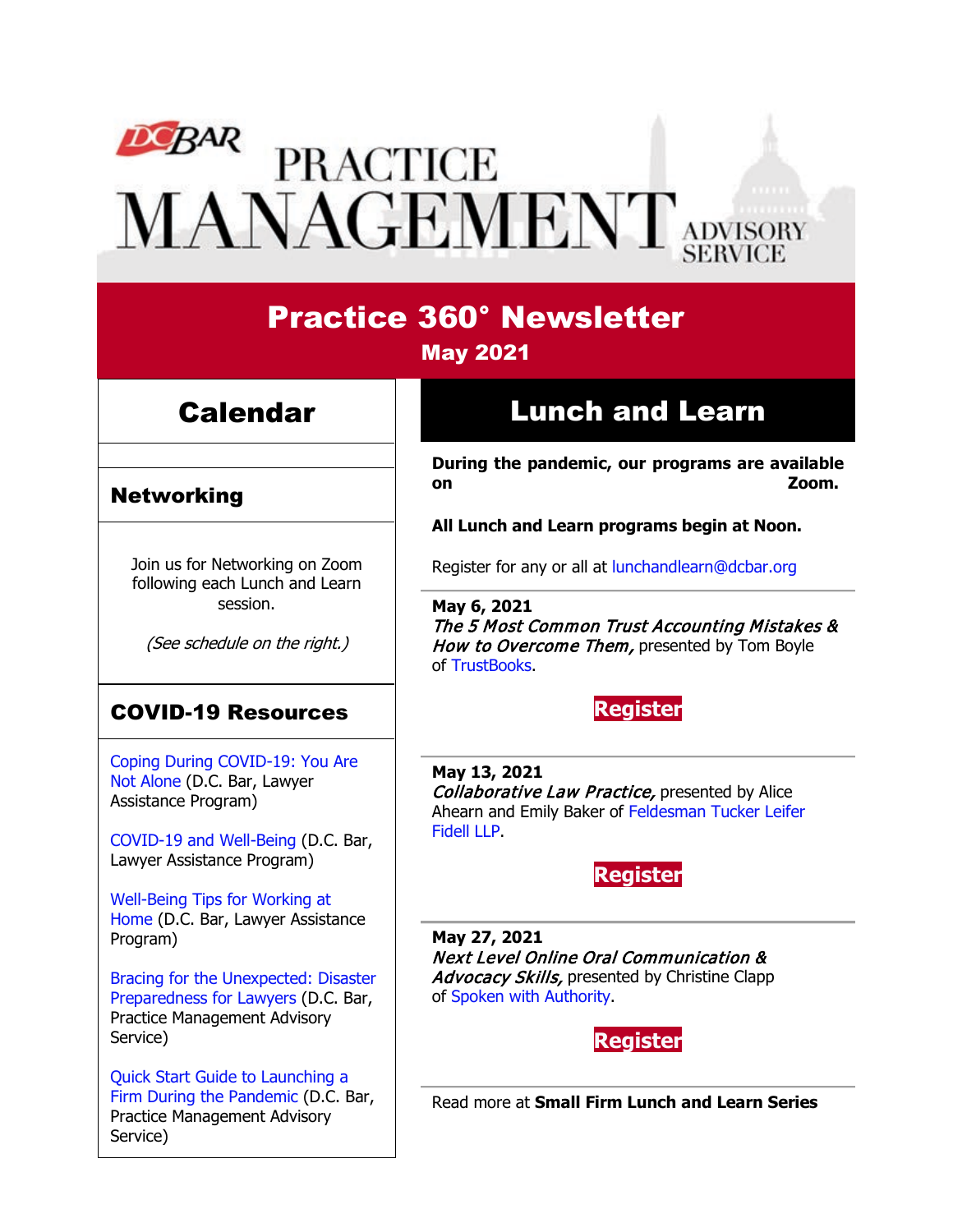[New Law Firm Quick Start](https://www.dcbar.org/getmedia/34a3addd-9a13-4fc7-8e68-fbc2be8b50e0/Quick-start-Tech-Guide-final?utm_source=Real%20Magnet&utm_medium=INSERT_CHANNEL&utm_campaign=INSERT_LINK_ID)  [Technology Guide](https://www.dcbar.org/getmedia/34a3addd-9a13-4fc7-8e68-fbc2be8b50e0/Quick-start-Tech-Guide-final?utm_source=Real%20Magnet&utm_medium=INSERT_CHANNEL&utm_campaign=INSERT_LINK_ID) (D.C. Bar, Practice Management Advisory Service)

[Working Remotely During the](https://www.dcbar.org/news-events/news/working-remotely-during-the-pandemic-a-guide-to-ba?utm_source=Real%20Magnet&utm_medium=INSERT_CHANNEL&utm_campaign=INSERT_LINK_ID)  [Pandemic: A Guide to Bar Member](https://www.dcbar.org/news-events/news/working-remotely-during-the-pandemic-a-guide-to-ba?utm_source=Real%20Magnet&utm_medium=INSERT_CHANNEL&utm_campaign=INSERT_LINK_ID)  [Benefits](https://www.dcbar.org/news-events/news/working-remotely-during-the-pandemic-a-guide-to-ba?utm_source=Real%20Magnet&utm_medium=INSERT_CHANNEL&utm_campaign=INSERT_LINK_ID) (D.C. Bar, Practice Management Advisory Service)

[Legal Ethics in the Age of](https://www.dcbar.org/news-events/news/legal-ethics-in-the-age-of-the-coronavirus?utm_source=Real%20Magnet&utm_medium=INSERT_CHANNEL&utm_campaign=INSERT_LINK_ID)  [Coronavirus](https://www.dcbar.org/news-events/news/legal-ethics-in-the-age-of-the-coronavirus?utm_source=Real%20Magnet&utm_medium=INSERT_CHANNEL&utm_campaign=INSERT_LINK_ID) (D.C. Bar, Legal Ethics Program)

[Link to other D.C. Bar Covid-19](https://www.dcbar.org/for-lawyers/membership/covid-19-resources?utm_source=Real%20Magnet&utm_medium=INSERT_CHANNEL&utm_campaign=INSERT_LINK_ID)  **[Resources](https://www.dcbar.org/for-lawyers/membership/covid-19-resources?utm_source=Real%20Magnet&utm_medium=INSERT_CHANNEL&utm_campaign=INSERT_LINK_ID)** 

## PMAS Events

#### **May 2021**

**May 6** – Lunch and Learn: The 5 Most Common Trust Accounting Mistakes & How to Overcome Them **May 12** – Day 1 of Basic Training & Beyond **May 13** – Lunch and

Learn: Collaborative Law Practice **May 19** – Day 2 of Basic Training & Beyond

**May 27** – Lunch and Learn: Next Level Online Oral Communication & Advocacy Skills

## **Ethics**

Here is new ethics guidance on **Conflict of Interest Issues Related to Witnesses,** [Legal Ethics](https://www.dcbar.org/getmedia/157836df-95d6-423c-b928-3dd1ce946c3b/opinion_380-(1)?utm_source=Real%20Magnet&utm_medium=INSERT_CHANNEL&utm_campaign=INSERT_LINK_ID)  [Opinion 380](https://www.dcbar.org/getmedia/157836df-95d6-423c-b928-3dd1ce946c3b/opinion_380-(1)?utm_source=Real%20Magnet&utm_medium=INSERT_CHANNEL&utm_campaign=INSERT_LINK_ID) and **Responding to Third-Party Subpoenas**, [Legal](https://www.dcbar.org/getmedia/841cc5e4-dffc-4da0-bc1a-b96e7f48f100/opinion_381?utm_source=Real%20Magnet&utm_medium=INSERT_CHANNEL&utm_campaign=INSERT_LINK_ID)  [Ethics Opinion 381.](https://www.dcbar.org/getmedia/841cc5e4-dffc-4da0-bc1a-b96e7f48f100/opinion_381?utm_source=Real%20Magnet&utm_medium=INSERT_CHANNEL&utm_campaign=INSERT_LINK_ID)

# Other Events

The **Spring Wellness Fair** is set for May 6, 2021. Find out more and register [here.](https://www.dcbar.org/for-lawyers/communities/spring-wellness-fair?utm_source=Real%20Magnet&utm_medium=INSERT_CHANNEL&utm_campaign=INSERT_LINK_ID)

[Continuing Legal Education programs](https://dcbar.inreachce.com/SearchResults?searchType=1&category=b7426509-0fca-4650-bf8a-8c9ace05de88)

All programs begin at Noon. You may attend by Zoom video conference. Register for any or all [here.](https://www.dcbar.org/for-lawyers/practice-management-advisory-service/courses-and-trainings/small-firm-lunch-and-learn-series?utm_source=Real%20Magnet&utm_medium=INSERT_CHANNEL&utm_campaign=INSERT_LINK_ID)

The Lunch and Learn Series is [here.](https://www.dcbar.org/for-lawyers/practice-management-advisory-service/courses-and-trainings/small-firm-lunch-and-learn-series?utm_source=Real%20Magnet&utm_medium=INSERT_CHANNEL&utm_campaign=INSERT_LINK_ID) New programs are added regularly. Recordings and materials from recent programs are [here.](https://www.dcbar.org/for-lawyers/practice-management-advisory-service/courses-and-trainings/small-firm-lunch-and-learn-series/past-lunch-and-learn-programs?utm_source=Real%20Magnet&utm_medium=INSERT_CHANNEL&utm_campaign=INSERT_LINK_ID) If you have an idea for a program, let us know at: [lunchandlearn@dcbar.org.](mailto:lunchandlearn@dcbar.org)

And if you missed *What Lawyers Need to Know* about Malpractice & Cyber Insurance with Mark Lefever of USI Affinity; *Advanced Referral* Marketing with Maddy Martin; Innovative Marketing in the Covid-19 Era with Sharon Nelson and John Simek; Building Resilience During Challenging Times with Niki Irish; How to Market Your Firm in Challenging Times with Mary Ellen Hickman; A Day in the Life of a Litigation Attorney with Margeaux Thomas; Affordable Tools, Tech, and Talent to Run a Small Law Firm Remotely with Maddy Martin; Overcoming the Crisis: How to Retool your Marketing to Stay Connected and Relevant with Mary Ellen Hickman; Running on Empty: Burnout in the Legal Profession with Niki Irish; Clearing Clutter, Tuning in to Time, Space & Mind with Niki Irish & Tracy Huang; Mary Ellen Hickman on Help, I Have No Time for Marketing, Security for Lawyers Working Remotely, or Conducting Video Depositions Using **Zoom,** here are the [recordings and materials.](https://www.dcbar.org/for-lawyers/practice-management-advisory-service/courses-and-trainings/small-firm-lunch-and-learn-series/past-lunch-and-learn-programs?utm_source=Real%20Magnet&utm_medium=INSERT_CHANNEL&utm_campaign=INSERT_LINK_ID)

# Basic Training & Beyond

Here is how to start, grow and manage a law firm in a large, urban market during a pandemic. Our monthly [Basic Training & Beyond](http://www.mmsend31.com/link.cfm?r=zvkjaWqFFUTRz65Avl-Ftw%7E%7E&pe=c3ph7NU-Re1l6uj-xoZC_Nqnf2HGTrpIRRfl_qZmlgZN_I06rShTZ-AlGs0Wp7CGgKUozsdU2izsioLhmXaRbg%7E%7E&t=prXb-jowJMuBRf73r4YKRA%7E%7E)**,** is set for May 12 and 19 (9:15 a.m. – 4:30 p.m.) A one-day version of this twoday program is set for Saturday, June 5, 2021 from 8:30 a.m. – 5:00 p.m. We will meet by Zoom videoconference. [Register here.](http://www.mmsend31.com/link.cfm?r=zvkjaWqFFUTRz65Avl-Ftw%7E%7E&pe=BxjSlIjTK_3i3Os02s37pODjnSEaSaIBfLm0UarKy-K07-G29KY0F7SoVNdKQgSYIVrXVvuyFBcMiPY5X35JOA%7E%7E&t=prXb-jowJMuBRf73r4YKRA%7E%7E)

This program has been presented 274 times for more than 4,000 lawyers over the last twelve years and many have launched and are operating small law firms. We keep in touch with many small firms and what we learn informs the content for this program.

# PMAS Links and Free **Downloads**

[Law Firm Management Assessment \(Self-Check\)](https://www.dcbar.org/for-lawyers/practice-management-advisory-service/practice-tips-and-compliance/self-check?utm_source=Real%20Magnet&utm_medium=INSERT_CHANNEL&utm_campaign=INSERT_LINK_ID)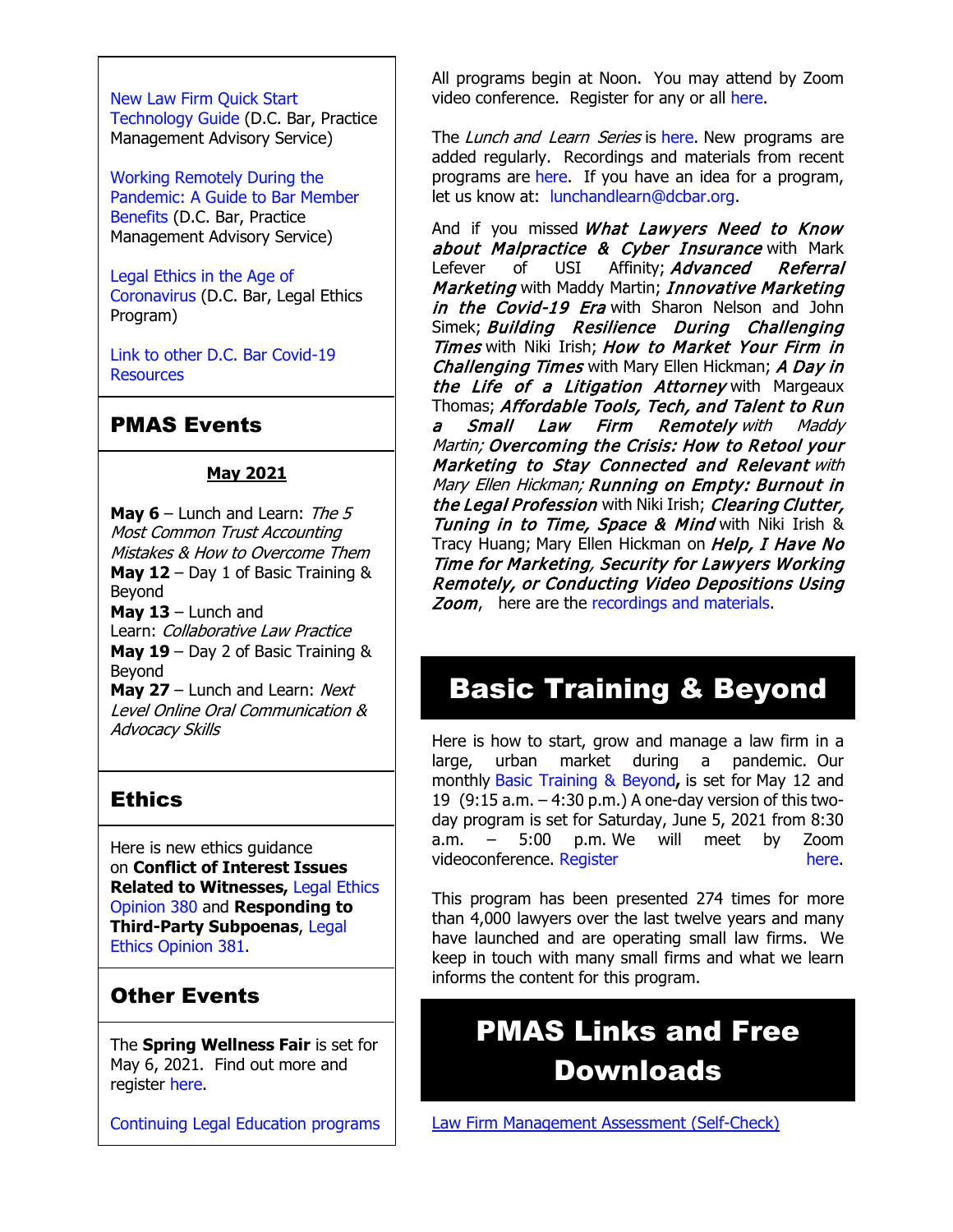[Communities Events](https://join.dcbar.org/eweb/DynamicPage.aspx?site=dcbar&webcode=EventList&utm_source=Real%20Magnet&utm_medium=INSERT_CHANNEL&utm_campaign=INSERT_LINK_ID)

[Pro Bono Center training programs](https://www.dcbar.org/pro-bono/resources-and-training/pro-bono-center-training-program?utm_source=Real%20Magnet&utm_medium=INSERT_CHANNEL&utm_campaign=INSERT_LINK_ID)

[Small firm legal trends and compensation reports](https://www.dcbar.org/for-lawyers/practice-management-advisory-service/courses-and-trainings/basic-training-beyond/basic-training-beyond-supplements?utm_source=Real%20Magnet&utm_medium=INSERT_CHANNEL&utm_campaign=INSERT_LINK_ID)

[e-Manual for Basic Training & Beyond](https://documentcloud.adobe.com/link/review?uri=urn:aaid:scds:US:2182dc5f-4a8c-435d-bb76-280eddc57a6d)

[More PMAS programs](https://www.dcbar.org/for-lawyers/practice-management-advisory-service/courses-and-trainings?utm_source=Real%20Magnet&utm_medium=INSERT_CHANNEL&utm_campaign=INSERT_LINK_ID)

# From the Desks of Dan and Rochelle



#### **Video Conference Etiquette for Lawyers**

We are a year into the pandemic, and we are all familiar with using video conferencing to engage with clients, maintain contact with staff, or participate in educational programs like CLE's. However, since we had to adapt quickly to this manner of communication, many of us have neglected to recognize that there are some basic rules for video conferencing etiquette. Here are a few things to help you provide a professional and polished appearance while using video conferencing.

- 1. *Use optimum lighting*. Do not sit with your back facing a window, especially an open window during the day, or with lighting behind you. Any lighting in the room should be set in front of you and facing towards your face.
- 2. *Use a dedicated microphone*. This can be a single microphone placed in front of you or a noise canceling headset. Do not use the speaker on your laptop. It is often muffled or will echo making it difficult for your audience to hear. A noise canceling headset can help reduce unwanted background noise and interference.
- 3. Center yourself in the camera and set it at eye level. Be careful to avoid too much space surrounding you in the camera view. You should not have too much space over or below your head nor on the left and right side of you. Do not place the camera sitting up so high that the lens looks down on your head and do not have the camera placed so low that it looks upwards to your face with your chin appearing most prominent. Although it may be unintentional on your part, neither of these camera positions creates an attractive visual for the viewing audience.
- 4. Look directly into the camera lens. It is best to look directly at the camera lens when speaking to your audience. It will give the appearance that you are making eye contact instead of looking distracted or down at your screen. This will take some practice as it is second nature to look directly at the faces of the participants on your screen.
- 5. Perform a test run. If you are the presenter, always be sure to log into the video conference early to work out any technical glitches.
- -- Rochelle

## Managing Money**, a new course from the PMAS**

We have begun presenting a new, free course for D.C. Bar members and you are invited to attend